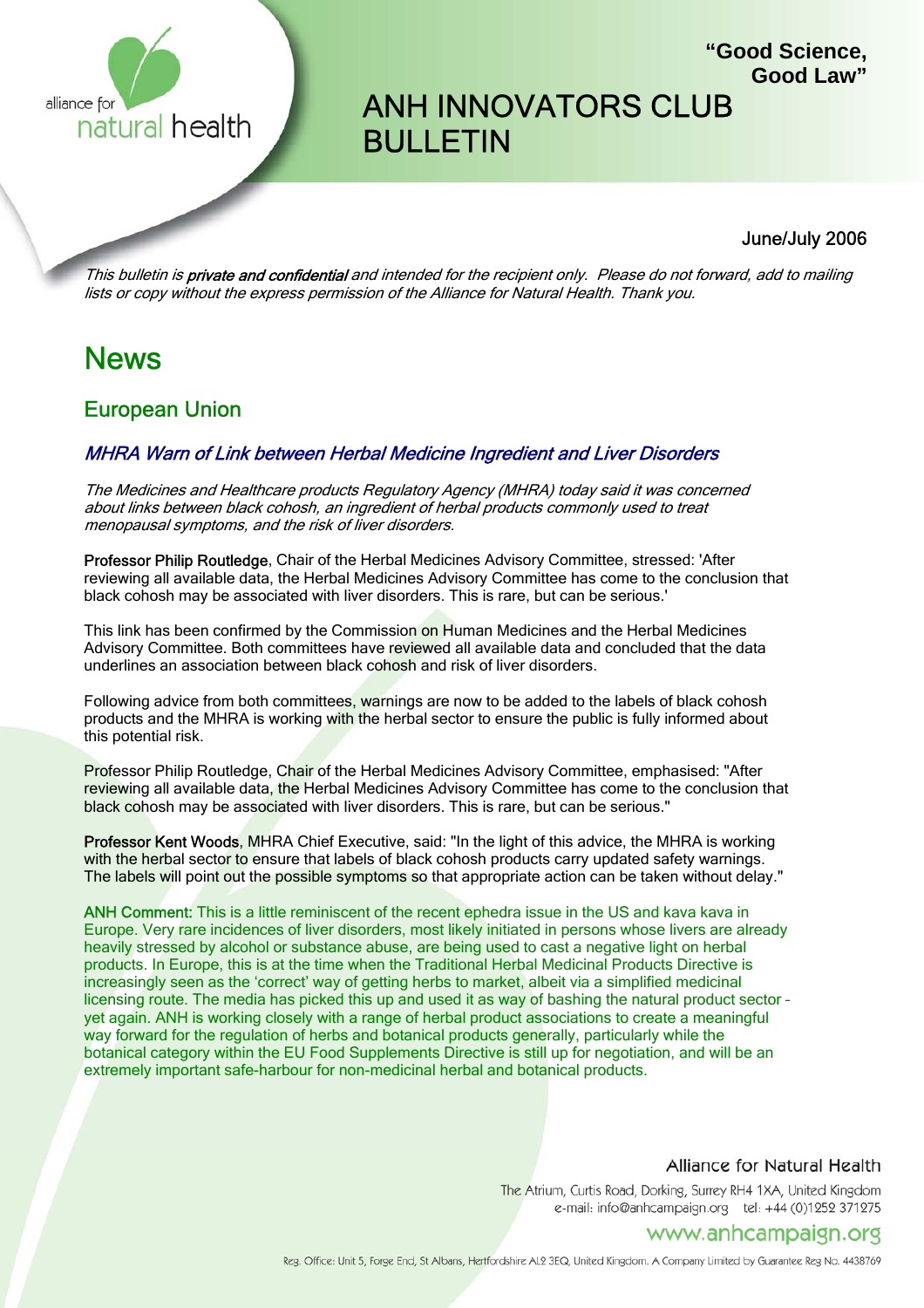### European Commission - H5N1 confirmed in wild duck in Spain

Avian influenza H5N1 confirmed in a wild bird in Spain: authorities applying precautionary measures

The Spanish authorities have informed the European Commission this afternoon that tests have confirmed the presence of the highly pathogenic avian influenza virus H5N1 in a wild duck (of the pociceps species), found dead in a wetland in the province of Alava in the Basque Country. Samples will be sent to the Community Reference Laboratory for avian influenza in Weybridge for further tests to determine if this is the H5N1 strain of the virus found in Asia.

The Spanish authorities are applying the precautionary measures set out in Commission Decision 2006/115 on certain protection measures in relation to highly pathogenic avian influenza in wild birds in the Community. The Decision sets out the measures to be applied in any EU Member State which has a case of suspected or confirmed highly pathogenic avian influenza H5N1 virus in wild birds.

The measures consist of the establishment of a high risk area (a 3 km protection zone) and a surrounding surveillance zone of 10 km (which includes the protection zone), to be defined taking into account the specific conditions of the wetland. In the protection zone, poultry must be kept indoors, movement of poultry is banned except directly to the slaughterhouse and the dispatch of meat outside the zone is forbidden except where products have undergone the controls provided for in EU food controls legislation (i.e. meat sourced from healthy animals in registered farms, subject to ante and post mortem checks by vets in the slaughterhouse). In both the protection zone and the surveillance zone, on-farm biosecurity measures must be strengthened, hunting of wild birds is banned and disease awareness of poultry owners and their families must be carried out.

Spain is the fourteenth EU Member State to report a case of highly pathogenic avian influenza H5N1 in wild birds. The other countries are Greece, Italy, Slovenia, Hungary, Austria, Germany, France, Slovakia, Sweden, Poland, Denmark, Czech Republic and UK. Avian influenza H5N1 was confirmed in poultry in 5 EU Member States - France, Sweden, Germany, Denmark and Hungary.

ANH Comment: Intelligence to ANH suggest that the risk of an avian influenza pandemic will increase again as of September this year, particularly when migratory birds return to Qinhai Lake in western China. It was revealed at the Lancet Medical Forum held in Singapore in May that that these birds already contain the necessary genes to propagate sustainable human to human transmission of the virus. In addition, The Alternative practitioner magazine, published in the UK by Parkview Media (approx 13,000 circulation), has published this month the second of a three part article on the role of natural products in the event of an avian influenza pandemic. The report picks up some of the points made in ANH's ground-breaking report submitted to the World Health Organization in April (see ANH website).

# USA

#### The Washington Post Strikes Again...

On 20<sup>th</sup> of June consumers were once again treated to a dose of what amounts to little more than press releases from pharmaceutical companies, the government, and big trade associations. Even worse is that Big Pharma-funded educational institutions with "new" studies showing the "dangers" or "ineffectiveness" of therapies and supplements that are commonly accepted in the "alternative" world as safe and effective are given a platform such as this. If you didn't catch the full story in all its glory, read it here.

The interesting news is that consumers have obviously had their fill and the Washington Post has received 3000 letters to date.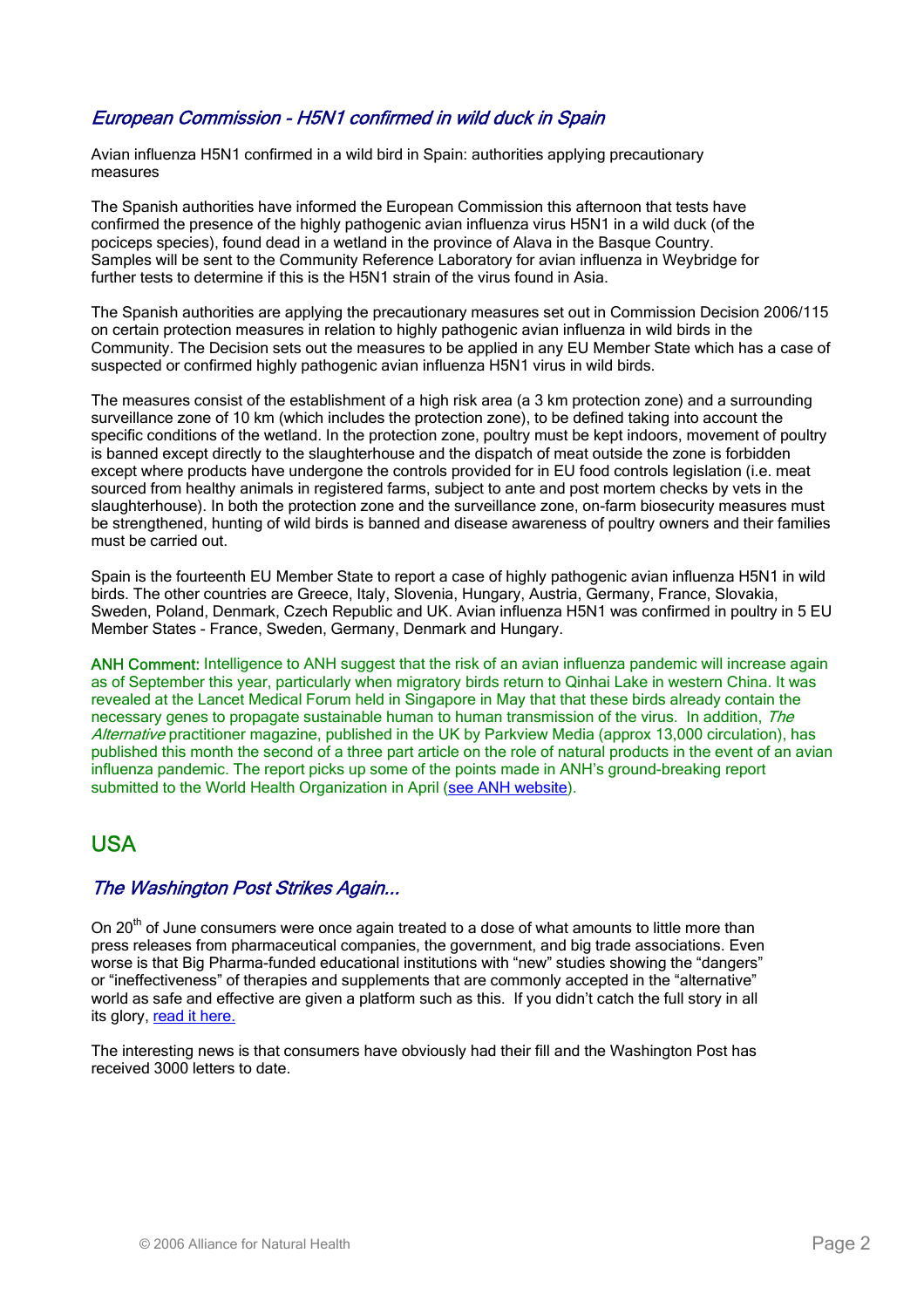# Regulatory Developments

# European Union

### Risk (and Benefit) Assessment

Risk assessment methodologies will increasingly be used, globally, to determine maximum safe or permitted levels of nutrients and provide justification for bans. Risk assessment data, including dose-response data where these are available, will also increasingly replace the RDAs which have been set in the USA at two standard deviations above the Estimated Average Requirement (EAR).

Although most of the work has focused to-date on risk assessment of vitamins and minerals, these methods will increasingly be applied to other nutrient groups including essential fatty acids, amino acids, phytonutrients, other botanicals, etc.

The Institute of Medicine (IoM) in the US and the European Food Safety Authority (EFSA) in Europe are among the leading bodies worldwide assessing the safety of nutrients. Risk assessment has also become a major issue for the Codex Committee on Nutrition and Foods for Special Dietary Uses (CCNFSDU), which expects to finalise global guidelines for vitamins and minerals in about 2012. Dr Robert Verkerk of the ANH is directly involved with scientific inputs to EFSA, as well as being a member of the risk assessment Electronic Working Group in the CCNFSDU.

ANH identified in its major submission to the FAO/WHO nutrient risk assessment project in 2003<sup>1</sup> major flaws with existing methodologies used by the IoM, the UK Expert Group on Vitamins and Minerals, including:

- **The lack of consideration of benefit in assessments**
- The excessive focus on vulnerable groups
- **Misuse of the precautionary principle**
- The lack of consideration of differences in risk/benefit between different forms of nutrients
- Absent published data in assessments
- The exclusion of observational and clinical data
- **C** Lack of a tiered or prioritised approach to assessments

The EFSA organised a scientific colloquium on risk /benefit assessment of foods and nutrients in Tabiano, northern Italy, close to its HQ in Parma, on 13-14 July. Rob Verkerk was among 80 scientists, mainly from Europe, in attendance. US participants included Dr John Hathcock of CRN and Dr Beth Yetley of the NIH. This colloquium potentially represents a landmark event, signalling the future shift away from just assessment of risk in isolation, but rather the consideration of risk and benefit, possibly using a common 'currency'.

The meeting, proceedings from which are expected to be available in March 2007, was intended primarily as a brainstorming exercise to help develop risk/benefit assessment approaches and methodologies for foods, nutrients and functional foods. Following introductory lectures, the meeting focused on developing approaches within individual discussion groups, of which there were four, the most relevant one (including Rob Verkerk, John Hathcock and Beth Yetley) pertaining to nutrients and functional foods. This particular discussion group was chaired by Professor Albert Flynn (Cork University, Ireland) and the Rapporteur was Dr Alan Boobis (Imperial College London, School of Medicine).

Key, relevant summary points emerging from the meeting are as follows:

- **The EFSA must be congratulated for putting on a major colloquium which included benefit** assessment rather than just risk assessment. There was no doubt that EFSA takes the issue seriously, but it remains to be seen how political processes will be enacted to slow the finalisation of EFSA-approved methodologies.
- The importance attributed to the German Federal Institute for Risk Assessment (BfR) methodologies was clear, the key proponent in Tabiano being Professor Hildegard Przyrembel, of the BfR, who has been used as key spokesperson on risk assessment put forward by major trade associations such as

 $\overline{a}$ 

<sup>&</sup>lt;sup>1</sup> ANH website: http://www.alliance-natural-health.org/\_docs/ANHwebsiteDoc\_121.pdf.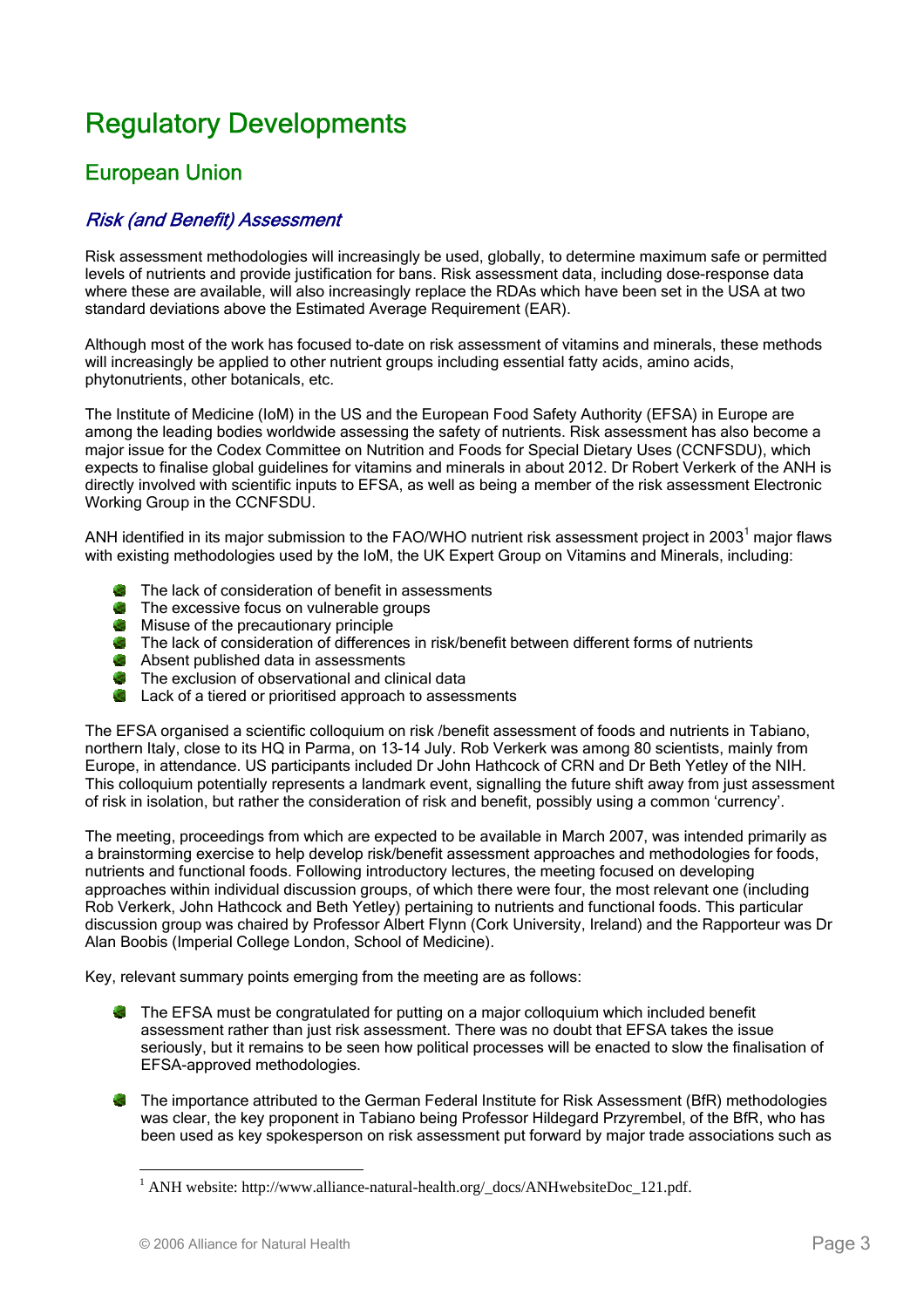the IADSA since 2004. In the view of the ANH and numerous other scientists, Professor Przyrembel's views are flawed. She has great difficulty considering that benefit is anything other than the reduction or absence of risk, whereas benefit associated with nutrient intakes can often be a discrete property that is independent of risk and refers to health gains above a pre-determined baseline. It should be recognised that while Professor Przyrembel appears to wish to play a major role in EFSA, her colleague at the BfR, Professor Rolf Grossklaus, chairs the CCFNSDU in Codex.

- **B** Dr Alan Boobis, a highly eminent scientist with Imperial College emerged as a new ally given his agreement and support for the principles in ANH's programme to establish a good and proper scientific basis in risk (and benefit) assessment.
- Rob Verkerk was able to integrate all of ANH's concerns about existing risk assessment methodologies and these were presented to the main plenary session by Prof Boobis. The only objections came from Prof Przyrembel and during discussion, Prof Boobis asked Rob Verkerk to intervene on the subject of misapplication of the precautionary principle (a key area of research in the HAN Foundation project) to which Prof Przyrembel was unable to (or chose not to) respond.
- The most likely candidates for a common currency between risk and benefits are some form of Quality of Life index, such as Disability Adjusted Life Years (DALYs).
- US participants voiced their view that the nature of the methodologies proposed at the meeting represented a higher level of advancement scientifically than equivalent discussions in the US (e.g. IoM, NIH).

In summary, the development of proper risk/benefit assessment procedures could become one of the most important tools in the development of sensible, scientifically rational regulatory approaches and the EFSA colloquium could represent a landmark event in this respect. The ANH regards this as one of the most important areas in which it can continue to make very significant, constructive input.

# USA

### Adverse Event Reporting (AER) – making sense of the confusion!

The coming together of Senators Orrin Hatch (R-Utah), Tom Harkin (D-Iowa) and Dick Durbin (D-Ill) to introduce the 'AER Bill' has understandably created considerable controversy. The default health freedom position has been to oppose the bill, whilst the default mainstream industry position has been its support.

The American Association for Health Freedom (AAHF), affiliated with the ANH and based in Washington, provides us with their position:

#### AAHF position

American Association for Health Freedom would like to thank Senators Hatch and Harkin for their work on S.3546 the Dietary Supplement and Non-Prescription Drug Consumer Protection Act (the "AER bill"). We appreciate their long-time support and belief in the right of the consumer to access dietary supplements. Ultimately, after careful review of the bill, we are unable to support S. 3546.

If S. 3564 becomes law, it will amend the federal Food, Drug and Cosmetic Act to require the reporting of "serious" adverse events for both over the counter (OTC) drugs and dietary supplements to the U.S. Food and Drug Administration.

As the politically active voice of the healthcare practitioner and their patients, AAHF sees S. 3546 as part of a bigger picture that would like to treat dietary supplements more like pharmaceuticals and not as food as it currently stands. We believe that as soon as you accept differential treatment between dietary supplements (as concentrated nutrient forms) and conventional foods, you have given up very valuable ground.